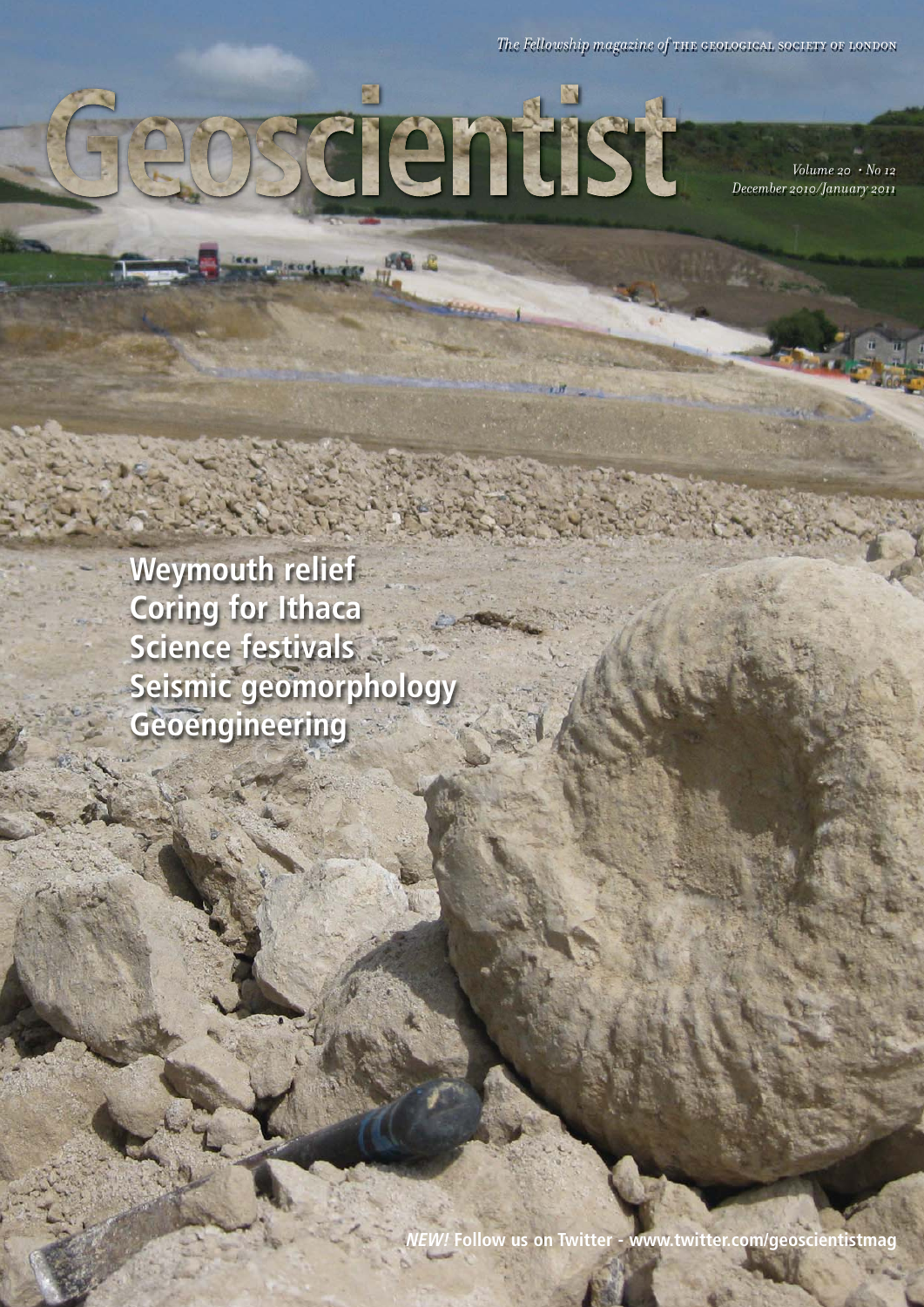# Coring for Ithaca

*Adler deWind reports from the Greek island of Kefalonia on progress towards proving - or disproving - the theory that the Paliki Peninsula was once separated from the main island and was the true geographical location of Homer's Ithaca.*



Fig.1: Digital Elevation Model (DEM) of Kefalonia showing the location of the Paliki peninsula and the Thinia Valley in which the boreholes are located. The yellow subscript gives the probable names of the respective islands if a marine seaway (originally described by Strabo) existed in Thinia 3000 years ago.



Fig.2: Oblique aerial shot of the Thinia valley, beneath which the marine channel separating Paliki from the rest of Kefalonia is believed to be buried. The valley is 6km long, up to 2km wide and rises to an elevation of c.180m at its saddle.



Fig.3: View south towards the Gulf of Livadi. The Livadi marsh (foreground) was the site of the first borehole sites and obtained over

Despite a clear reference in Homer to "rocky Ithaca" being the westernmost, low-lying Ionian Island, controversy has long surrounded the location of Odysseus's Homeland<sup>1,2</sup>.

Three years after their initial support of the geoscientific investigation and work program into testing whether the western peninsula of Kefalonia (Paliki) could have been that free-standing island three millennia ago (Fig.1), geotechnical company Fugro are continuing their support of the project by drilling and coring boreholes in 15 locations. If successful, the coring program has the potential to settle the centuries-old classical Greek dispute3,4.

While the selected borehole sites focus upon rockfall deposits in key areas in the Thinia Valley (Fig.2) through which the proposed ancient marine channel would have run, the locations also include others at Atheras Bay and Livadi marsh (Fig.3). The latter will sample estuarine bay-fill sediments and thus provide valuable new insights and understanding of the role that tectonics and climate had in modifying the effects of Holocene transgression in the most active part of the Hellenic arc-trench system.

Sedimentary cores are being acquired by Fugro Géotechnique, the company's French affiliate, using a newly purchased Ecoforce CE-603 drilling rig (Fig.4). The rig was transported to Kefalonia on a 26-tonne truck and started its 85-day drilling campaign in September. The coring program is expected to run until mid January 2011. The drill sites have been selected by Prof John Underhill (University of Edinburgh), who is orchestrating the suite of geological, geophysical and geomorphic methods being deployed to test the theory in collaboration with Fugro Aperio. The program is being undertaken with permission and support of the Greek geological authorities (IGME), local political support from the municipal authorities and mayors of Argostoli and Lixouri, as well as the island's Archaeological Ephorate of Prehistoric and Classical Antiquities and local landowners.



80m of cores through the Holocene bay-fill sediments. Fig.4: Fugro's drilling rig on location at the southern Livadi Marsh, early October 2010.

### **Read GeoNews first in Geoscientist Online**